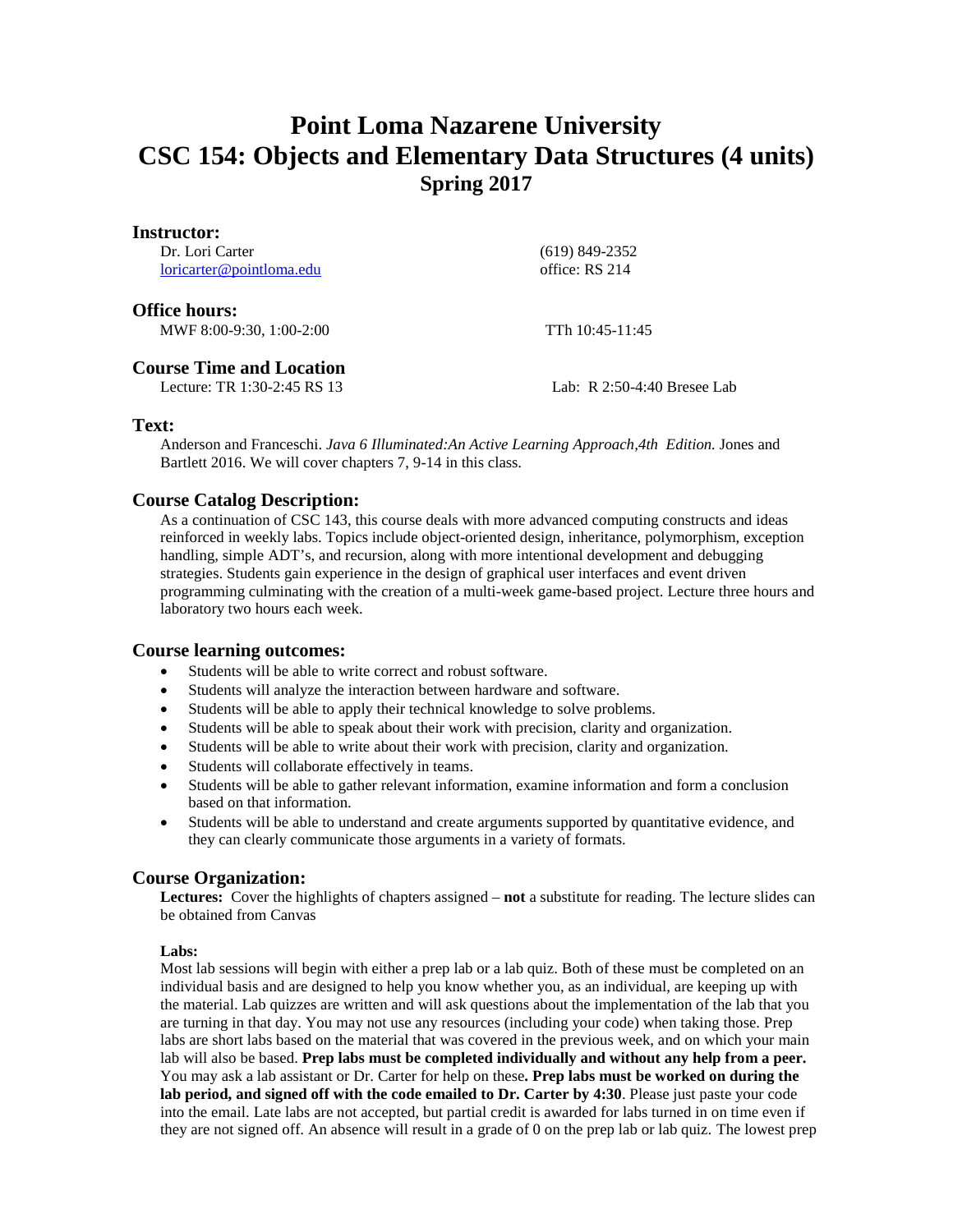lab or lab quiz will be dropped**. If it appears to me, for any reason, that you are depending on a peer for help on a prep lab, I may ask that you move your seat.**

**Main lab** assignments may be completed individually, or in a group of 2. If you complete a lab as a team, please turn in only 1 lab sheet and code copy with both names on the assignment. The privilege of working together on labs may be revoked at any time if it appears that it is not helping you learn the material as indicated by exams and lab quizzes. **If you are working together, please do acknowledge this because programs that are otherwise too similar will either split the points, or be given a grade of zero.** Note that programs can look too similar if two people are leaning too heavily on the help of a lab assistant.

Grades for programming assignments will be based on correct compilation, correct execution, correct and adequate documentation, and form. **Your program should contain a comment describing the logic involved for a task that takes more than 4 lines of code.** This comment should be in your own words and say "how" you are doing something, not what you are doing. A "what" comment is *//sorting names*  while a "how" statement would be *//find location of next item in sorted list, moving current values as necessary to accommodate new item.* Failure to do this could result in substantial point loss on a main lab.

Unless otherwise stated, main labs are due within the **first 15 minutes** of the lab period following the one in which they were assigned. **On the day that a lab is due, you have 1 chance** to get it signed off by a lab assistant. The lab assistant will either sign it off as correct, or make notes regarding what works and what doesn't. **No late labs are accepted and lab assistants will stop checking programs after 15 minutes unless told otherwise by Dr. Carter.** However, I will drop the lowest main lab grade and you may turn in any unfinished lab on time for partial credit. The exception to this policy is the programming project which is worth 2 labs. That one cannot be dropped.

**Midterm:** The midterm will cover lecture as well as lab material from chapters 7-11 of the book. The exam will be composed of a written portion and a practical programming portion. Students missing the midterm exam for a school function must arrange to take the exam in advance. Missing an exam for other reasons, short of an officially documented emergency will most likely result in a grade of 0. The midterm is currently scheduled for **February 21 (written) and 23 (programming)**.

**Final Exam:** The final exam will consist of a **written final given on Thursday of the last week of classes**, and a programming exam which will be May 4 (Thursday) at 1:30. The final exam date and time is set by the university at the beginning of the semester and may not be changed by the instructor. Only in the case that a student is required to take three exams during the same day of finals week is an instructor authorized to change the exam date and time for that particular student.

#### **Grading:**

| 20% |
|-----|
| 35% |
| 20% |
| 25% |
|     |

|                | Final grades will be determined as follows: |                |                |  |
|----------------|---------------------------------------------|----------------|----------------|--|
| $100-93\%$ A   |                                             | $80-82.9\%$ B- | $67-69.9\%$ D+ |  |
| $90-92.9\%$ A- |                                             | 77-79.9% C+    | 63-66.9% D     |  |
| $87-89.9\%$ B+ |                                             | 73-76.9% C     | $60-62.9\%$ D- |  |
| 83-86.9% B     |                                             | 70-72.9% C-    | $0-59.9\%$ F   |  |

#### **University Mission:**

Point Loma Nazarene University exists to provide higher education in a vital Christian community where minds are engaged and challenged, character is modeled and formed, and service becomes an expression of faith. Being of Wesleyan heritage, we aspire to be a learning community where grace is foundational, truth is pursued, and holiness is a way of life.

#### **Department Mission:**

The Mathematical, Information, and Computer Sciences department at Point Loma Nazarene University is committed to maintaining a curriculum that provides its students with the tools to be productive, the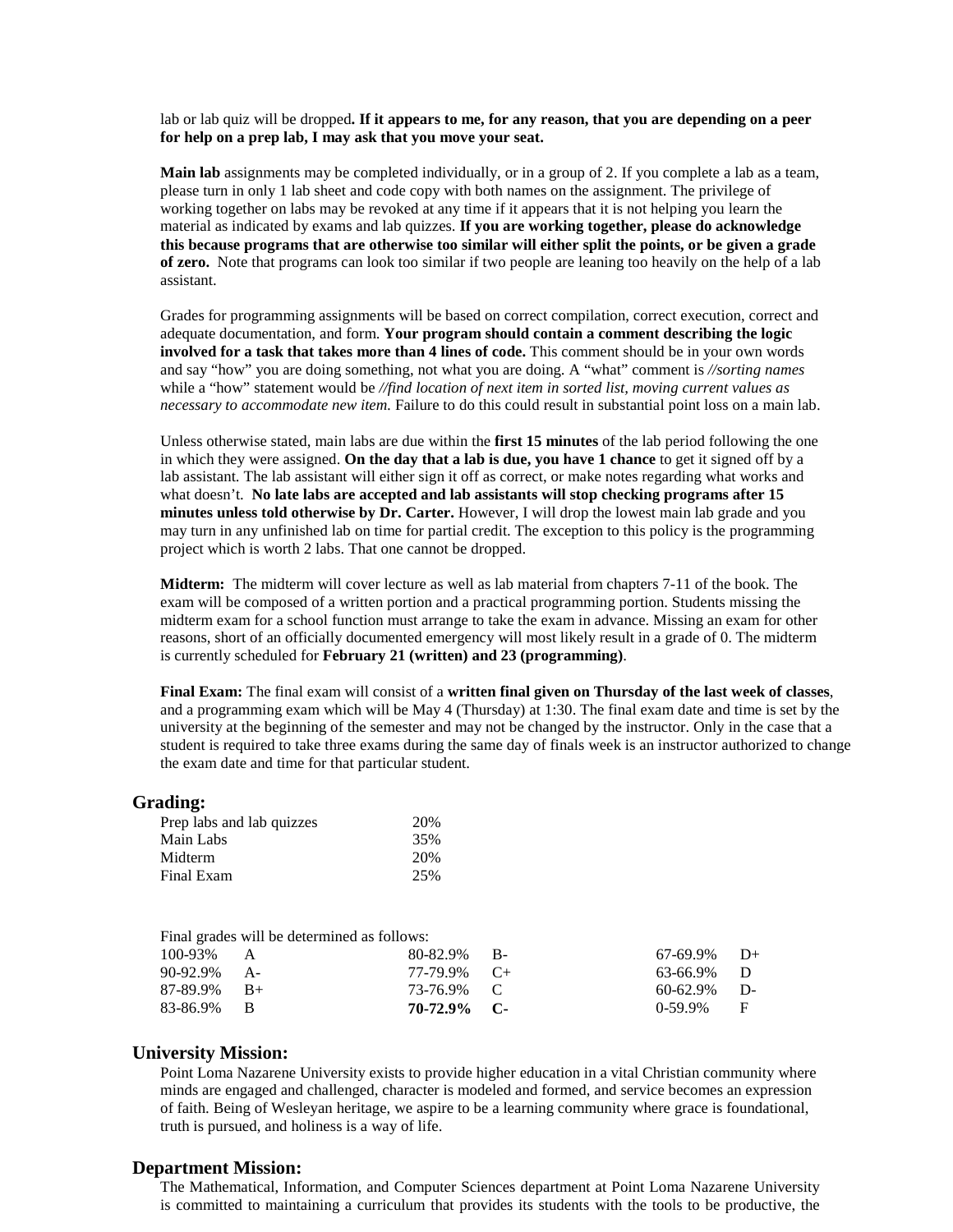passion to continue learning, and Christian perspectives to provide a basis for making sound value judgments.

#### **Attendance:**

Attendance is expected at each class session. In the event of an absence you are responsible for the material covered in class and the assignments given that day. Regular and punctual attendance at all classes in which a student is registered is considered essential to optimum academic achievement. Therefore, regular attendance and participation in each course are minimal requirements to be met. There are no allowed or excused absences except as approved in writing by the Provost for specific students participating in certain university-sanctioned activities. Excused absences still count toward the 10%- 20% limits, but allow students to make up work, quizzes, or tests missed as a result of a universitysanctioned activity. Activities of a unique nature, such as labs or other activities identified clearly on the syllabus, cannot be made up except in rare instances when instructors have given advanced, written approval for doing so.

Whenever the number of accumulated absences in a class, for any cause, exceeds ten (10) percent of the total number of class meetings, the faculty member should send an e-mail to the student and the Vice Provost for Academic Administration (VPAA) warning of attendance jeopardy. If more than twenty (20) percent of the total number of class meetings is reported as missed, the faculty member or VPAA may initiate the student's de-enrollment from the course without further advanced notice to the student. If the date of de-enrollment is past the last date to withdraw from a class, the student will be assigned a grade of W or WF consistent with university policy in the Grading section of the catalog. There are no refunds for courses where a de-enrollment was processed. For more details see the PLNU catalog: [http://catalog.pointloma.edu/content.php?catoid=18&navoid=1278#Class\\_Attendance](http://catalog.pointloma.edu/content.php?catoid=18&navoid=1278#Class_Attendance)

#### **Class Enrollment:**

It is the student's responsibility to maintain his/her class schedule. Should the need arise to drop this course (personal emergencies, poor performance, etc.), the student has the responsibility to follow through (provided the drop date meets the stated calendar deadline established by the university), not the instructor. Simply ceasing to attend this course or failing to follow through to arrange for a change of registration (drop/add) may easily result in a grade of F on the official transcript.

#### **Academic Accommodations:**

While all students are expected to meet the minimum academic standards for completion of their courses as established by the instructors, students with special needs may require academic accommodations. At Point Loma Nazarene University, students requesting academic accommodations must file documentation with the Disability Resource Center (DRC), located in the Bond Academic Center. Students can also reach the Disability Resource Center by phone at 619-849-2486 or by e-mail at [DRC@pointloma.edu.](mailto:DRC@pointloma.edu) Once the student files documentation, the Disability Resource Center contacts the student's instructors and provides written recommendations for reasonable and appropriate accommodations to meet the individual needs of the student. This policy assists the university in its commitment to full compliance with Section 504 of the Rehabilitation Act of 1973, the Americans with Disabilities (ADA) Act of 1990, and ADA Amendments Act of 2008, all of which prohibit discrimination against students with special needs and guarantees all qualified students equal access to the benefits of PLNU programs and activities. For more details see the PLNU catalog:

[http://catalog.pointloma.edu/content.php?catoid=18&navoid=1278#Academic\\_Accommodations](http://catalog.pointloma.edu/content.php?catoid=18&navoid=1278#Academic_Accommodations) 

Students with learning disabilities who may need accommodations should discuss options with the instructor during the first two weeks of class.

#### **Academic Honesty**

Students should demonstrate academic honesty by doing original work and by giving appropriate credit to the ideas of others. Academic dishonesty is the act of presenting information, ideas, and/or concepts as one's own when in reality they are the results of another person's creativity and effort. A faculty member who believes a situation involving academic dishonesty has been detected may assign a failing grade for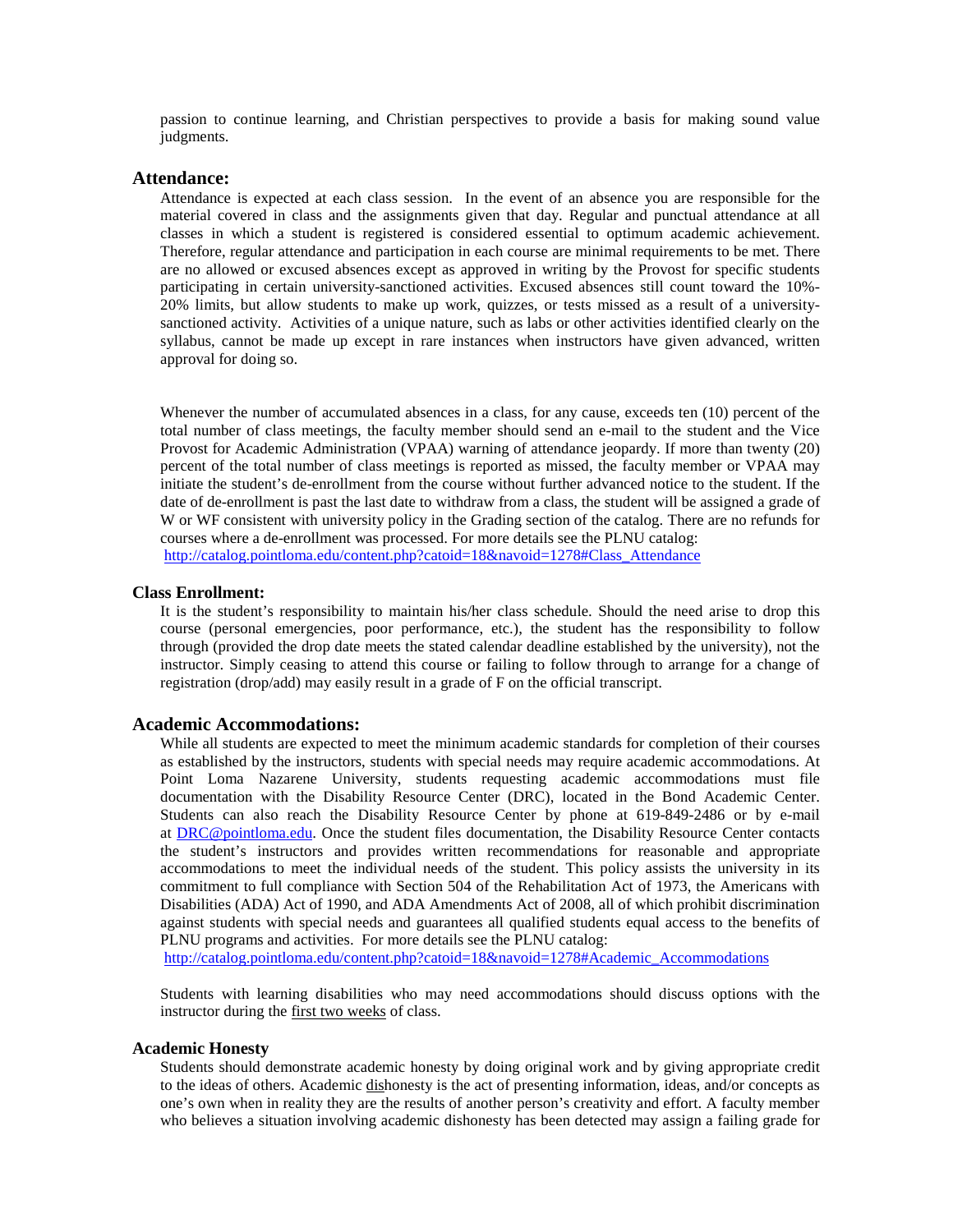that assignment or examination, or, depending on the seriousness of the offense, for the course. Faculty should follow and students may appeal using the procedure in the university Catalog. See [http://catalog.pointloma.edu/content.php?catoid=24&navoid=1581#Academic\\_Honesty](http://catalog.pointloma.edu/content.php?catoid=24&navoid=1581#Academic_Honesty) for definitions of kinds of academic dishonesty and for further policy information.

# **Copyright Protected Materials:**

Point Loma Nazarene University, as a non-profit educational institution, is entitled by law to use materials protected by the US Copyright Act for classroom education. Any use of those materials outside the class may violate the law.

# **Credit Hour:**

In the interest of providing sufficient time to accomplish the stated course learning outcomes, this class meets the PLNU credit hour policy for a 4 unit class delivered over 15 weeks. Specific details about how the class meets the credit hour requirements can be provided upon request.

| Monday           | Tuesday                                                                                | Wed   | Thursday                                                                   | Friday         |
|------------------|----------------------------------------------------------------------------------------|-------|----------------------------------------------------------------------------|----------------|
|                  | Jan 10<br>Monday schedule                                                              | 11    | 12<br>Syllabus<br>Objects, ArrayLists & methods<br>Lab: ArrayLists         | 13             |
| 16<br><b>MLK</b> | 17<br>Chapter 7 User Defined classes<br>Sections 7.1-7.6                               | 18    | 19<br>7.7-7.9 - data manipulation methods<br>Lab: 1st class lab            | 20             |
| 23               | 24<br>Sections 7.10-7.11 toString,<br>.equals, static members, scope,<br>object arrays | 25    | 26<br>Start inheritance 10.1-10.2<br>Lab: 2nd class lab                    | 27             |
| 30               | 31<br>More on inheritance and start<br>polymorphism 10.3-10.6                          | Feb 1 | $\overline{2}$<br>No lecture<br>Lab: Debugging, Poly, and inheritance      | 3              |
| 6                | Exceptions, writing to files<br>Sections 11.1-11.4                                     | 8     | 9<br>More on files, exceptions<br>Lab: Reservation Lab (files, exceptions) | 10             |
| 13               | 14<br>Introduction to GUIs 12.1-12.3<br>Written study sheet available                  | 15    | 16<br>Interfaces 10.8<br>Lab: First GUI labs: due today                    | 17             |
| 20               | 21<br>Written exam<br>Practice prog exam available                                     | 22    | 23<br><b>Programming exam</b>                                              | 24             |
| 27               | 28<br>More GUI objects Events,<br>jTextfields, jButtons, sections 12.4-<br>6           | Mar 1 | $\overline{2}$<br>Layouts - grid and border 12.12-13<br>Event lab          | 3              |
| 6                | $\overline{7}$<br><b>Spring Break</b>                                                  | 8     | 9<br><b>Spring Break</b>                                                   | 10             |
| 13               | 14<br>Radio buttons, checkboxes, lists,<br>combo boxes 12.7&12.9                       | 15    | 16<br>Timers and mouse 12.10,12.11<br>Timer lab                            | 17             |
| 20               | 21<br>Nesting layouts 12.14 Present<br>project and demo examples                       | 22    | 23<br>Start recursion 13.1-13.3<br>Lab: Recursion and project              | 24             |
| 27               | 28<br>More recursion - towers of Hanoi,<br>recursive binary search 13.5,13.7           | 29    | 30<br>Start Linked Lists14.1<br>Basic LL lab and work on project           | 31             |
| Apr. 3           | 4                                                                                      | 5     | 6                                                                          | $\overline{7}$ |

Expected Schedule CSC 154